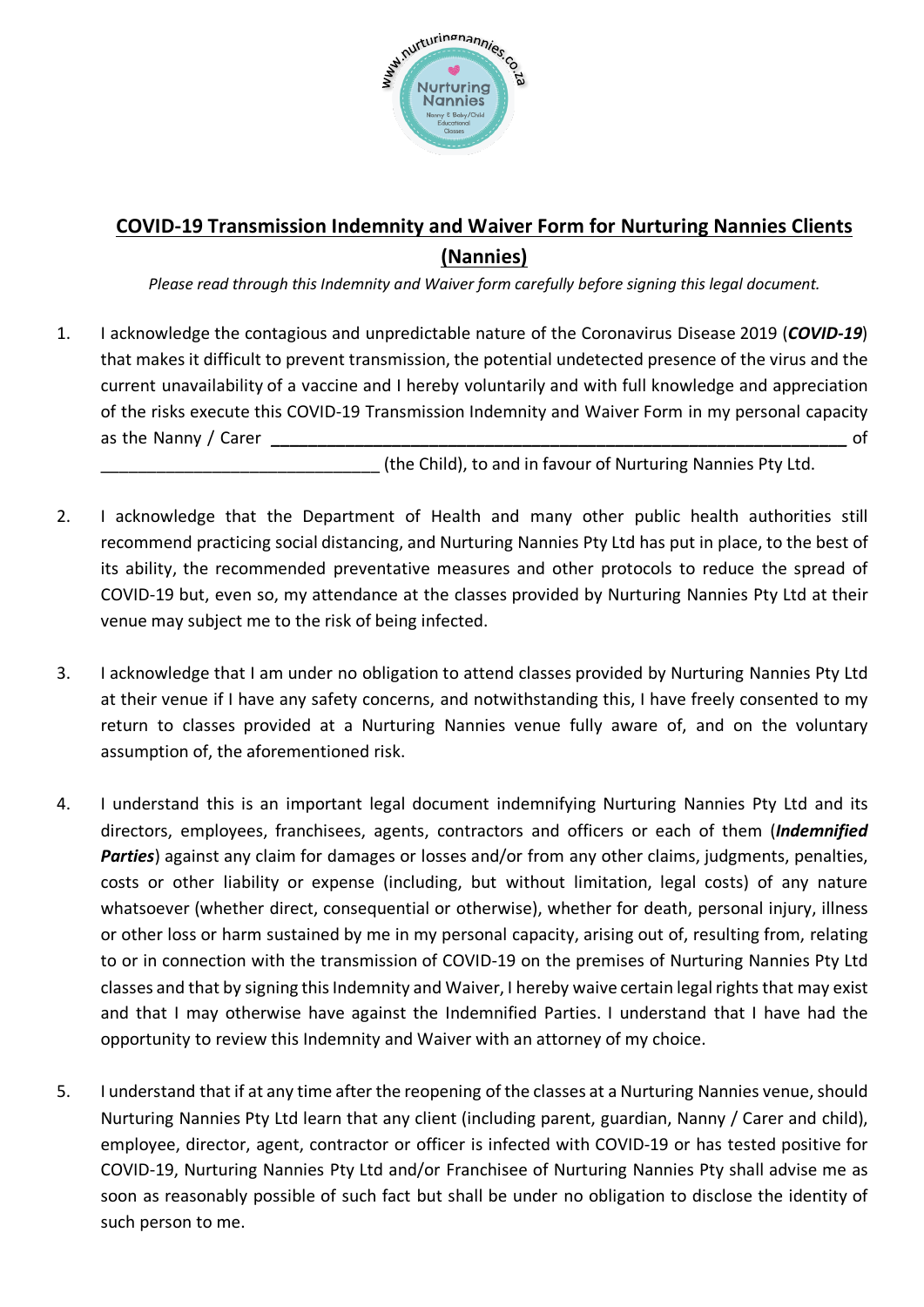

- 6. I undertake to follow and obey, and to impress on the Child to follow and obey, all rules, instructions, directions, and requirements of Nurturing Nannies Pty Ltd as they may be changed, modified or amended by Nurturing Nannies Pty Ltd before, during, and after the return to classes at a Nurturing Nannies venue, including, without limitation:
- 6.1 all rules, instructions, directions, and requirements as may be applicable to Nurturing Nannies's response to the COVID-19 pandemic and the need to limit any transmissions of COVID-19; and
- 6.2 agreeing to having my own and the child's temperature taken on a daily basis and at intervals as determined from time to time by the Nurturing Nannies Venue and/or as required by any Regulations issued by the Government under the Disaster Management Act, 2002 (Act No. 57 of 2002).
- 7. I hereby agree to defend and irrevocably and unconditionally indemnify and hold harmless the Indemnified Parties, from and against any claim for damages or losses and/or from any other claims, judgments, penalties, costs or other liability or expense (including, but without limitation, legal costs) of any nature whatsoever (whether direct, consequential or otherwise), whether for death, personal injury, illness or other loss or harm sustained by myself, arising out of, resulting from, relating to or in connection with the transmission of COVID-19 at a Nurturing Nannies venue.
- 8. I hereby understand that it is my responsibility, in my capacity as the Nanny / Carer of the Child, to inform my employer, who in turn will inform Nurturing Nannies Pty of any pre-existing medical condition(s) that may place my own health at a greater risk arising out of, resulting from, relating to or in connection with the transmission of COVID-19 as a result of my attendance at classes at a Nurturing Nannies venue. I confirm that I have received medical advice that there is no just or medical reason for me not to attend classes at a Nurturing Nannies venue.
- 9. I hereby agree to irrevocably and unconditionally release, waive, discharge and abandon any and all claims, suits, action, demand or proceeding that I, or the Learner, may have against the Indemnified Parties with respect to death, personal injury, illness, or any other loss or harm, arising out of, resulting from, relating to or in connection with the transmission of COVID-19 at the School.
- 10. If any term or provision of this Indemnity and Waiver is deemed invalid or unenforceable, such term shall be deemed to be modified or limited to the extent necessary to make the term valid and enforceable.
- 11. This Indemnity supplements the Nurturing Nannies Enrolment Contract and Terms and Conditions (as amended from time to time) that my employer has entered into with Nurturing Nannies Pty Ltd and in the event of a conflict between the provisions of this Indemnity and Waiver and the Enrolment Contract and Terms and Conditions (as amended from time to time), the provisions of this Indemnity and Waiver shall prevail.